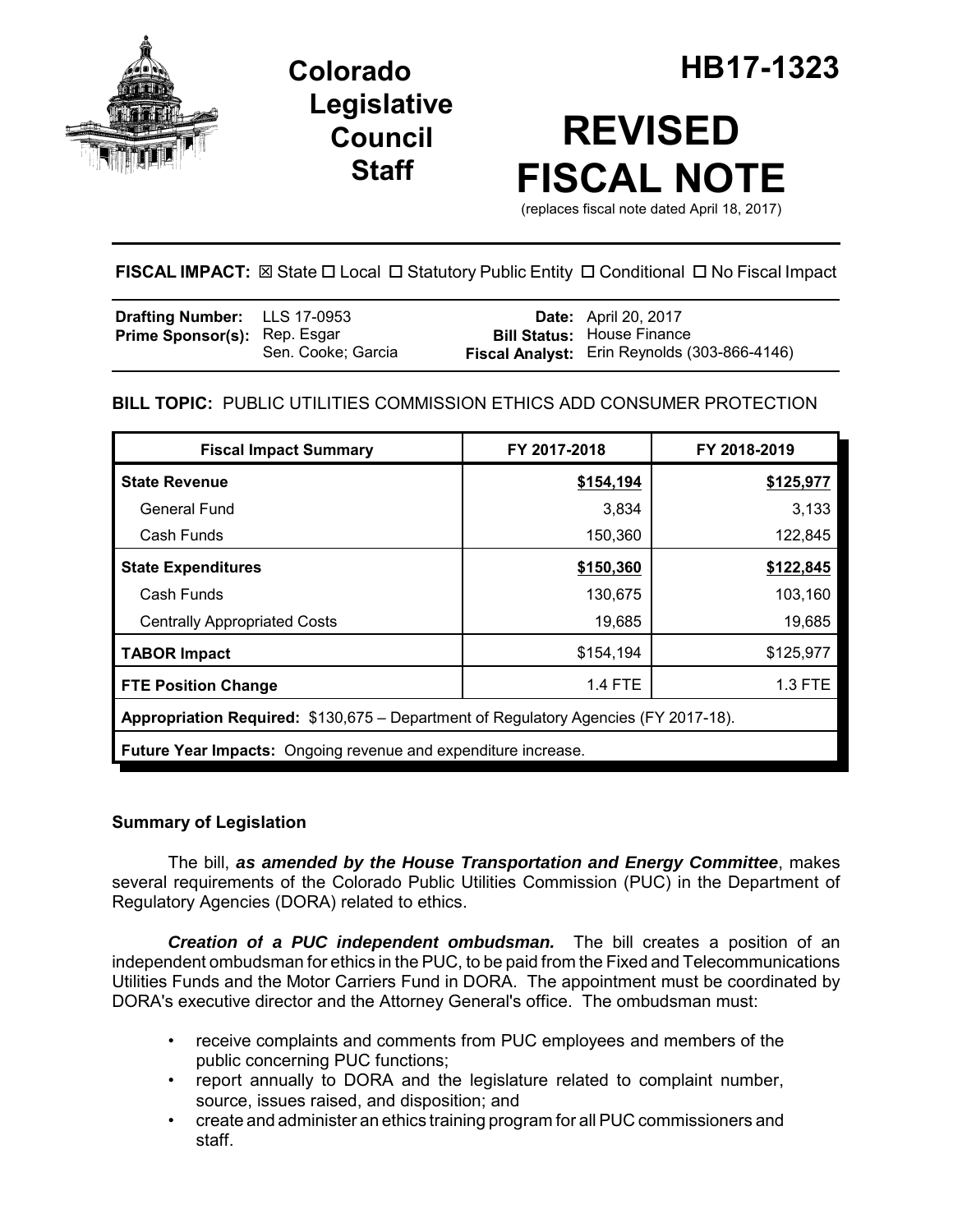#### *Commissioner ethics and rule requirements.* Effective July 1, 2017, a commissioner:

- may not be eligible for appointment if he or she has served as an officer or director of any PUC-regulated entity within the immediately preceding four years;
- must not have any official relationship to, or active financial interest in, any PUC-regulated entity. A commissioner's office becomes vacant if he or she acquires a financial interest in a person subject to PUC regulation unless he or she divests himself of the interest within a reasonable amount of time.

Additionally, the bill requires the PUC to adopt rules that set forth PUC policy on conflicts of interest, incompatible activities, and limitations on ex parte communications, and require the meetings, conferences, and programs that commissioners and staff may attend to be consistent with these rules.

*Staff training.* The PUC director may authorize PUC employees to undertake training and development opportunities. Specifically, the bill references training with agencies that undertake coordinated activities with the PUC, such as the Colorado Energy Office, the Air Quality Control Commission, the Department of Public Health and Environment, and the Colorado Water Conservation Board.

*Recordings and audits.* The bill requires the PUC director to keep a record of PUC proceedings, and to post audio recordings and other official records as required by law online for public access. DORA's executive director may periodically request a performance audit of the PUC and its staff and operations, to be conducted by the Office of the State Auditor.

#### **State Revenue**

The bill is expected to increase state revenue *by \$154,194 in FY 2017-18 and by \$125,977 in FY 2018-19* to the Fixed Utilities Fund (FUF), the Telecommunications Utilities Fund (TUF), and the Motor Carrier Cash Fund*.* This amount includes the administrative costs incurred by the PUC as a result of this bill as discussed in the State Expenditures section, as well as an additional 3 percent of Fixed and Telecommunications Fund amounts, as discussed below.

*Fixed Utilities Fund and Telecommunications Utilities Fund.* The FUF and TUF receive fees assessed against regulated electric, natural gas, and telecommunications utilities at a rate set annually based on the amount needed to cover applicable PUC and other utility regulation expenditures in DORA. The rate is applied to each regulated company's gross intrastate utility operating revenues, as calculated by the Department of Revenue. Whenever additional expenses are incurred against these funds, the assessment must be raised to cover these expenses, plus credit 3 percent to the General Fund as required by state law. The fiscal note has calculated the 3 percent General Fund credit at \$3,834 in FY 2017-18, and \$3,133 in FY 2018-19, assuming that 85 percent of the bill's costs will be paid by the FUF and TUF and the remaining 15 percent will be paid from the Motor Carrier Cash Fund.

## **TABOR Impact**

This bill increases state cash fund revenue from fee assessments and a related General Fund credit, which will increase the amount of money required to be refunded under TABOR for FY 2017-18 and FY 2018-19. TABOR refunds are paid out of the General Fund. In years when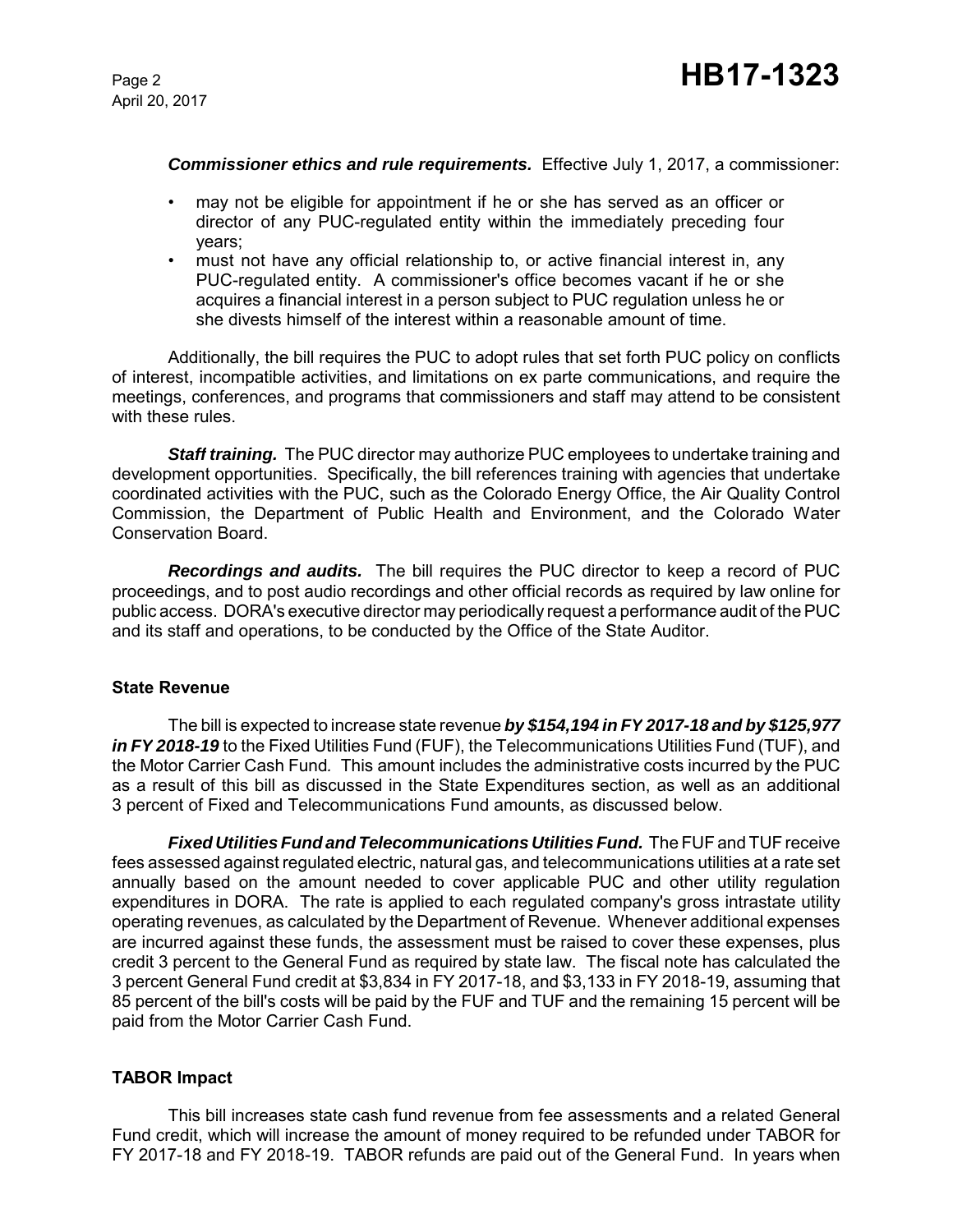April 20, 2017

the state collects revenue above the TABOR limit, the increase in General Fund revenue has no net impact on the amount of money available in the General Fund for the budget, as both revenue to the General Fund and the refund obligation increase by equal amounts. However, the increase in cash fund revenue increases the TABOR refund obligation, decreasing the amount of money available in the General Fund for the budget on a dollar-for-dollar basis. In future years when the state does not collect revenue above the TABOR limit, the bill's impact on General Fund revenue will increase money available for the General Fund budget.

## **State Expenditures**

The bill will increase expenditures in the PUC *by \$150,360 and 1.4 FTE in FY 2017-18 and \$122,845 and 1.3 FTE in FY 2018-19* from the FUF, TUF, and Motor Carrier Cash Fund. Expenditures are shown in Table 1 and explained below.

| Table 1. Expenditures Under HB17-1323              |            |            |  |  |  |  |
|----------------------------------------------------|------------|------------|--|--|--|--|
| <b>Cost Components</b>                             | FY 2017-18 | FY 2018-19 |  |  |  |  |
| <b>Personal Services</b>                           | \$101,925  | \$101,925  |  |  |  |  |
| <b>PUC FTE</b>                                     | 1.3 FTE    | 1.3 FTE    |  |  |  |  |
| <b>Operating Expenses and Capital Outlay Costs</b> | 5,938      | 1,235      |  |  |  |  |
| <b>Legal Services</b>                              | 22,812     |            |  |  |  |  |
| <b>LAW FTE</b>                                     | $0.1$ FTE  |            |  |  |  |  |
| Centrally Appropriated Costs*                      | 19,685     | 19,685     |  |  |  |  |
| <b>TOTAL</b>                                       | \$150,360  | \$122,845  |  |  |  |  |

*\* Centrally appropriated costs are not included in the bill's appropriation.*

**Public Utilities Commission.** Beginning in FY 2017-18, the ombudsman position will require 1.0 FTE, plus administrative staff support of 0.3 FTE per year. Standard capital outlay and operating costs are included. The PUC will also have one-time legal services costs for rulemaking, estimated at 240 hours at the rate of \$95.05 per hour, which necessitates an allocation of 0.1 FTE. Because the PUC already has the capability to record and post audio online, the fiscal note assumes that no computer programming costs are required.

*Centrally appropriated costs.* Pursuant to a Joint Budget Committee policy, certain costs associated with this bill are addressed through the annual budget process and centrally appropriated in the Long Bill or supplemental appropriations bills, rather than in this bill. The centrally appropriated costs subject to this policy are estimated in the fiscal note for informational purposes and summarized in Table 2.

| Table 2. Centrally Appropriated Costs Under HB17-1323                |            |            |  |  |  |
|----------------------------------------------------------------------|------------|------------|--|--|--|
| <b>Cost Components</b>                                               | FY 2017-18 | FY 2018-19 |  |  |  |
| Employee Insurance (Health, Life, Dental, and Short-term Disability) | \$10,552   | \$10,552   |  |  |  |
| Supplemental Employee Retirement Payments                            | 9,133      | 9,133      |  |  |  |
| <b>TOTAL</b>                                                         | \$19,685   | \$19,685   |  |  |  |